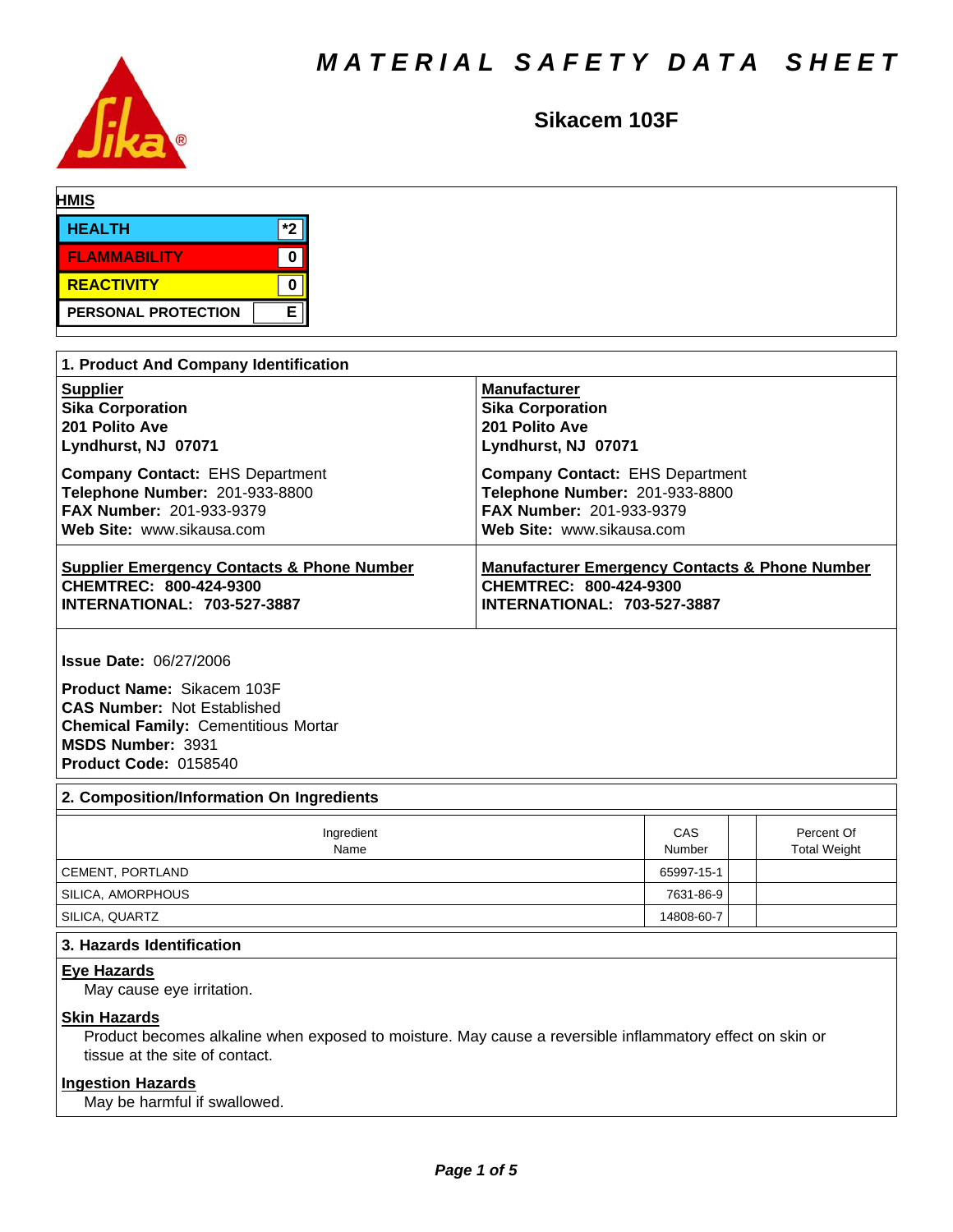## **Sikacem 103F**

## **3. Hazards Identification - Continued**

### **Inhalation Hazards**

Breathing dust may cause nose, throat or lung irritation. Respirable crystalline silica can cause silicosis, a fibrosis (scarring) of the lungs. Silicosis may be progressive.

## **4.First AidMeasures**

#### **Eye**

In case of contact, hold eyelids apart and immediately flush eyes with plenty of tepid water for at least 15 minutes. Get medical attention immediately if irritation develops and persists.

### **Skin**

In case of contact, immediately flush skin with soap and plenty of tepid water for at least 15 minutes. Get medical attention immediately if irritation (redness, rash, blistering) develops and persists.

## **Ingestion**

If swallowed, do not induce vomiting unless directed to do so by medical personnel.

### **Inhalation**

Remove to fresh air. If not breathing, give artificial respiration, seek medical attention.

## **5. Fire Fighting Measures**

**Flash Point:** >200 °F

## **Fire And Explosion Hazards**

None known

## **Extinguishing Media**

In case of fire, use water spray (fog) foam, dry chemical, or CO2.

#### **Fire Fighting Instructions**

In the event of a fire, firefighters should wear full protective clothing and NIOSH-approved self-contained breathing apparatus with a full facepiece operated in the pressure demand or other positive pressure mode.

## **6. Accidental Release Measures**

Avoid release to the environment. Using appropriate personal protective equipment (PPE), shovel material into waste containers taking care to minimize dust. Dampen if necessary to control dust. Vacuum clean dust with equipment fitted with High Efficiency Particulate Air (HEPA) filters.

## **7. Handling And Storage**

## **Handling And Storage Precautions**

Keep out of reach of children. Store in a cool, dry, well ventilated area. Keep containers tightly closed.

#### **Work/Hygienic Practices**

Wash thoroughly with soap and water after handling.

## **8. Exposure Controls/Personal Protection**

#### **Engineering Controls**

Use of a system of local and/or general exhaust is recommended to keep employee below applicable exposure limits. Refer to the current edition of "Industrial Ventilation: A Manual of Recommended Practice" published by the American Conference of Governmental Industrial Hygienists for information on the design, installation, use, and maintenance of exhaust systems.

## **Eye/Face Protection**

Safety glasses with side shields or goggles.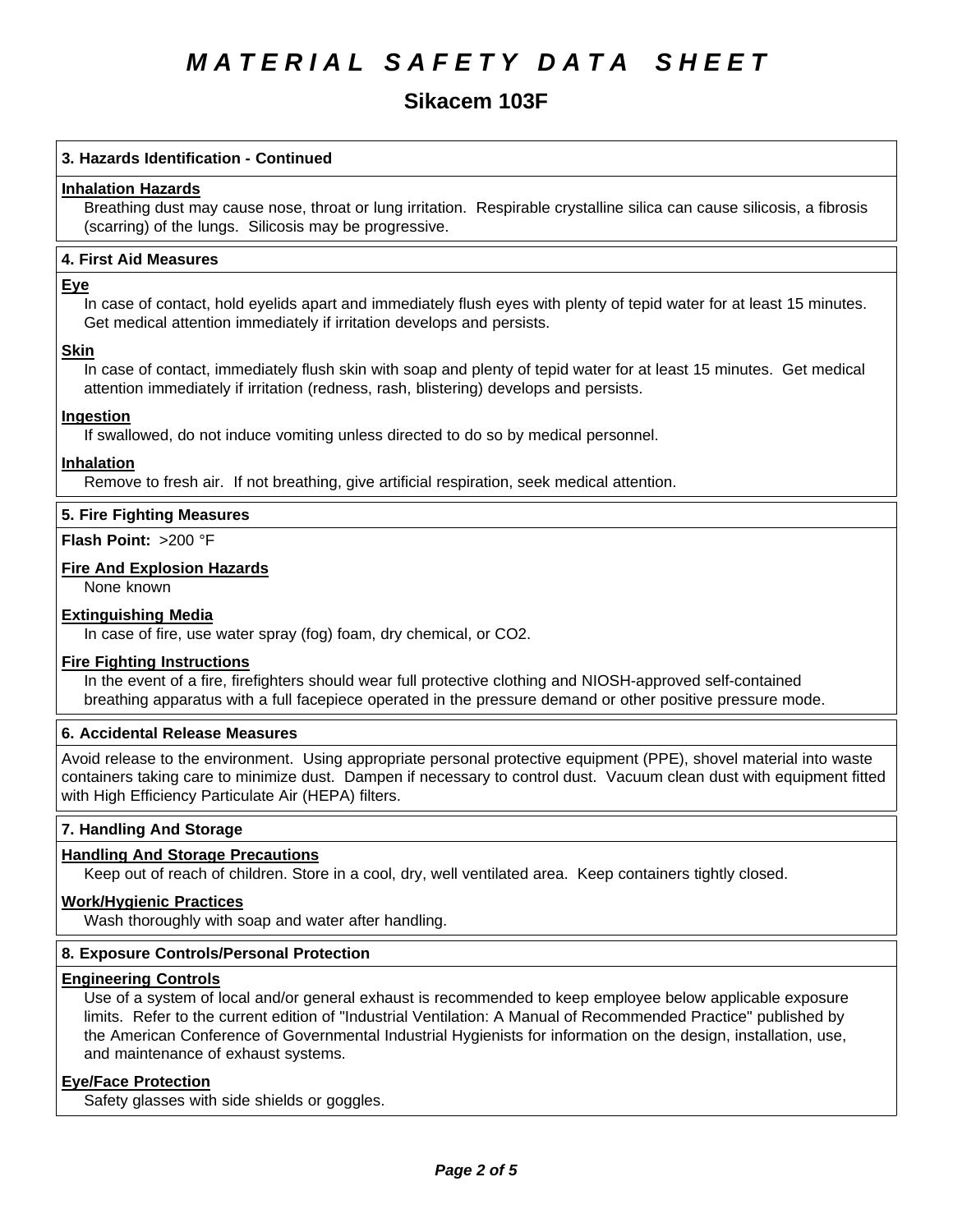## **Sikacem 103F**

## **8. Exposure Controls/Personal Protection - Continued Skin Protection** Chemical-resistant gloves. Lab coat or other work clothing to prevent skin exposure (Long sleeve shirt and long pants). Launder before reuse. **Respiratory Protection** A respirator protection program that meets 29 CFR 1910.134 requirement must be followed whenever workplace conditions warrant a respirator's use. In areas where the Permissible Exposure Limits are exceeded, use a properly fitted NIOSH-approved respirator. **Ingredient(s) - Exposure Limits** CEMENT, PORTLAND ACGIHTLV-TWA-10 mg/m3 OSHA PEL-TWA - 15 mg/m3 (total dust) OSHA PEL - TWA - 5 mg/m3 (respirable dust) SILICA, AMORPHOUS ACGIH TLV-TWA10 mg/m3 OSHA PEL-TWA 20 mppcf OSHA PEL-TWA 80 / %SiO2 mg/m3 SILICA, QUARTZ ACGIH TLV-TWA 0.05 mg/m3(Notice of Intended Change) ACGIH TLV-TWA 0.025 mg/m3 (Proposed) OSHA PEL-TWA 30/%SiO2+2 mg/m3 OSHA PEL-TWA 10/%SiO2+2 mg/m3 OSHA PEL-TWA 250/%SiO+5 mppcf

## **9. Physical And Chemical Properties**

## **Appearance**

Gray mortar

**Odor**

No odor

**Chemical Type:** Mixture **Physical State:** Solid

## **10. Stability And Reactivity**

## **Stability: STABLE**

**Hazardous Polymerization:** WILL NOT OCCUR

## **Conditions To Avoid (Stability)**

Contact of silica with powerful oxidizing agents such as fluorine, chlorine, trifluoride, manganese trioxide, oxygen difluoride, may cause fires. Upon direct contact with water, material will harden.

## **Incompatible Materials**

None Known

## **Hazardous Decomposition Products**

Silica will dissolve in hydrofluoric acid and produce a corrosive gas - silicon tetrafluoride.

## **Conditions To Avoid (Polymerization)**

None known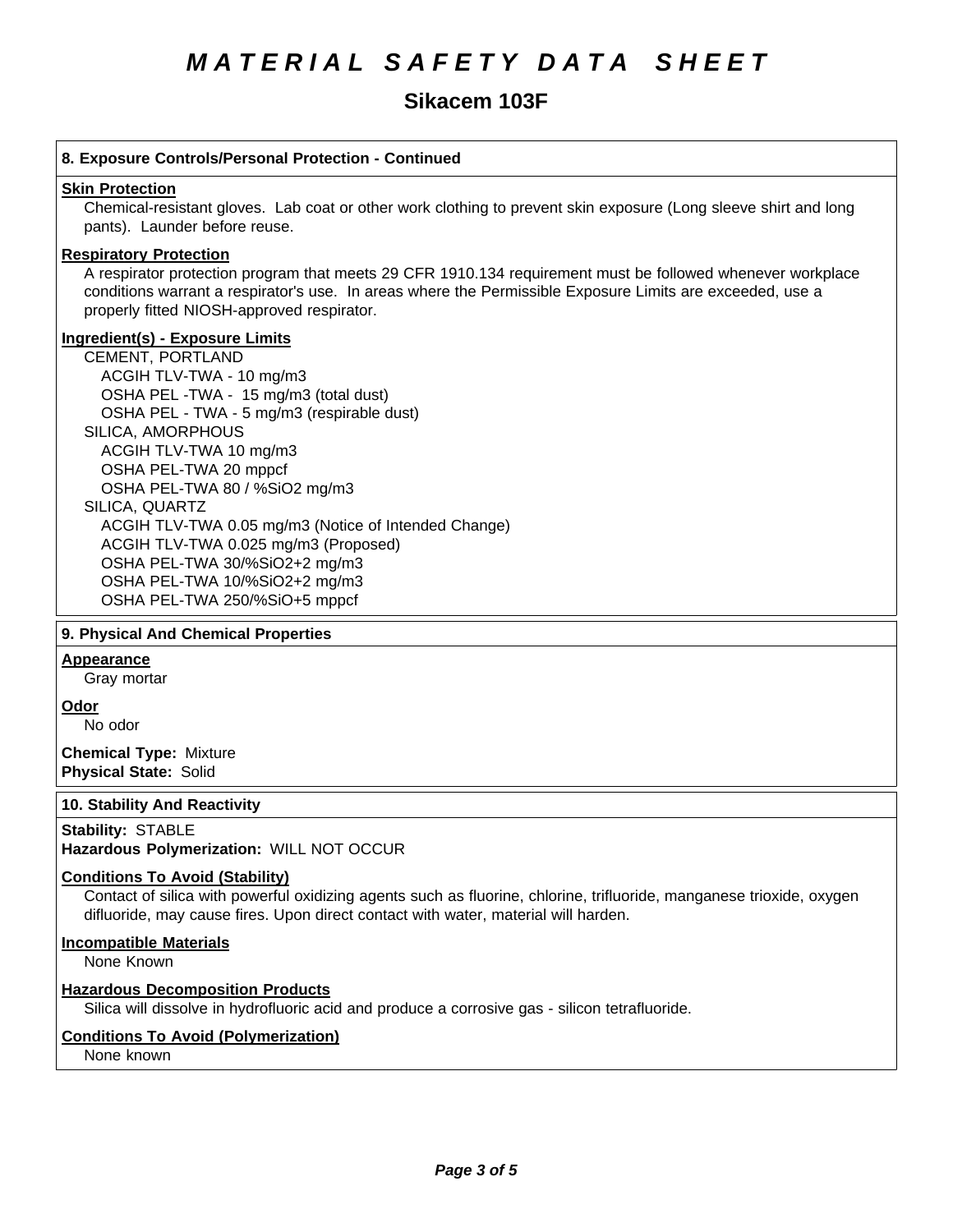# **Sikacem 103F**

## **11. Toxicological Information**

## **Ingredient(s) - Carginogenicity**

SILICA, AMORPHOUS Listed In The IARC Monographs SILICA, QUARTZ NTP - Listed On The National Toxicology Program Listed In The IARC Monographs

## **12. Ecological Information**

No Data Available...

### **13. Disposal Considerations**

Dispose in accordance with applicable federal, state and local government regulations. Waste generators must determine whether a discarded material is classified as a hazardous waste. USEPA guidelines for the classification determination are listed in 40 CFR Parts 261.3. Additionally, waste generators must consult state and local hazardous waste regulations to ensure complete and accurate classification.

## **14. Transport Information**

### **Proper Shipping Name**

Not Regulated by the US DOT

### **15. Regulatory Information**

## **U.S. Regulatory Information**

All ingredients of this product are listed or are excluded from listing under the U.S. Toxic Substances Control Act (TSCA) Chemical Substance Inventory.

## **SARA Hazard Classes**

Acute Health Hazard Chronic Health Hazard

## **SARA Section 313 Notification**

This product does not contain any ingredients regulated under Section 313 of the Emergency Planning and Community Right-To-Know Act of 1986 or 40 CFR 372.

## **State Regulations**

WARNING: This product contains a chemical known to the State of California to cause cancer, birth defects, or other reproductive harm.

## **Ingredient(s) - State Regulations**

SILICA, AMORPHOUS New Jersey - Workplace Hazard Pennsylvania - Workplace Hazard Massachusetts - Hazardous Substance SILICA, QUARTZ New Jersey - Workplace Hazard Pennsylvania - Workplace Hazard California - Proposition 65 Massachusetts - Hazardous Substance

#### **16. Other Information**

No Data Available...